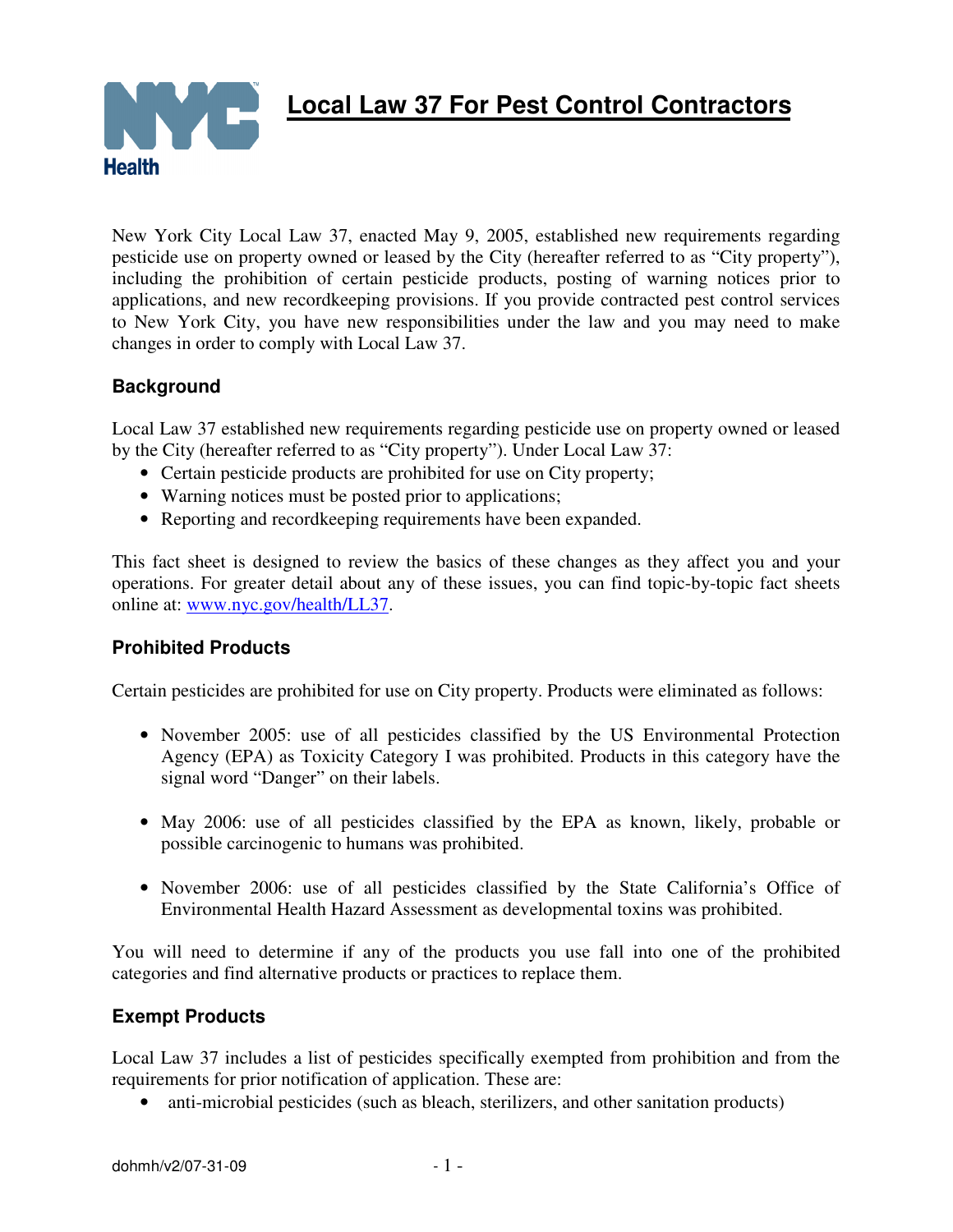- biological pesticides (such as Bacillus thuringiensis)
- boric acid
- silica gels
- diatomaceous earth
- non-volatile insect baits in tamper-resistant containers
- pesticides classified as "25b Minimum Risk Pesticides" which are exempt from regulation by the USEPA. See: www.epa.gov/oppbppd1/biopesticides/regtools/25b\_list.htm for a searchable list.

If a pesticide is on the above list, it is not prohibited and can be used on City property.

In addition to specific pesticides, Local Law 37 also exempts certain pesticide uses from prohibition. Pesticides are exempt if they are used for:

- drinking water treatment
- maintaining professional playing fields or golf courses
- maintaining water quality in swimming pools
- maintaining HVAC systems, cooling towers, and other industrial cooling and heating systems.
- rodent control, but only if the rodenticide is a containerized bait, or is placed directly into rodent burrows or in areas inaccessible to children and pets. Rodenticides used in open areas in granular or other non-containerized forms are not exempt.

If a pesticide is being used for a purpose specifically listed above, it is not prohibited even though it falls under any of the above mentioned criteria for prohibition.

# **How can I find out if a particular product is prohibited?**

The NYC Department of Health has set up an online product lookup system at: www.nyc.gov/health/LL37 (click on "Search for Products Prohibition Status""). Entering the product name or registration number will tell you whether a product is prohibited and why. In addition, all Toxicity Category 1 products can be identified by their labels, which contain the signal word "Danger."

# **Can a product's prohibition change over time? Do I need to keep checking?**

It is possible that changes in a product's formulation or change to Local Law 37 could change its status. It is a good idea to check periodically, perhaps once or twice a year. Check also for current state and federal registration status at the NYS Pesticide Product Ingredient and Manufacturer System (http://pmep.cce.cornell.edu/pims/index.html).

# **Can I still use prohibited products on non-City properties?**

Yes, Local Law 37 applies only to pesticides used on City property.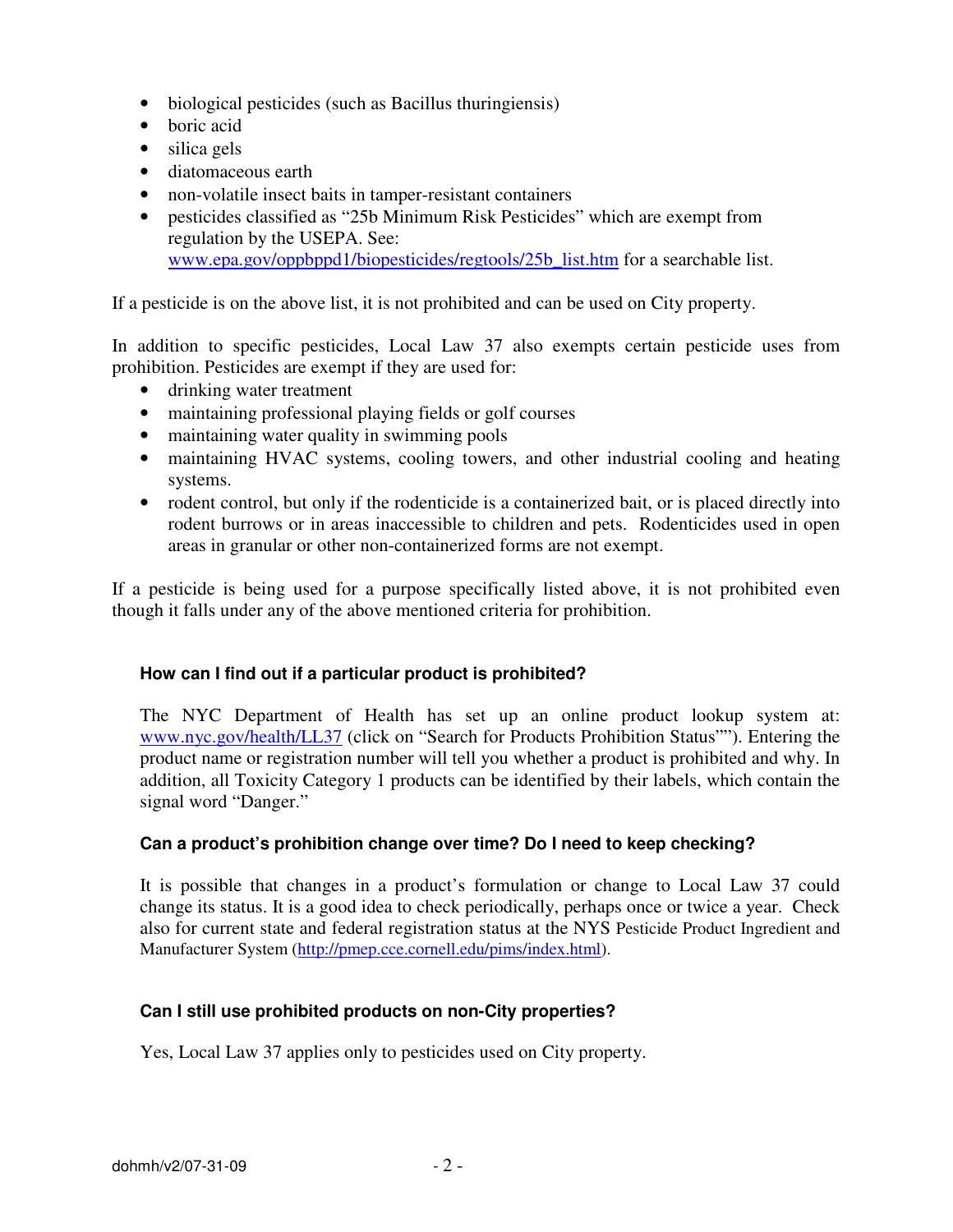### **Can I use prohibited products if I am hired by someone who lives on City property but is hiring me privately?**

No, a prohibition applies to anyone's use of pesticides on NYC property.

## **What if no alternative exists to a prohibited product?**

If you and the agency you are working on behalf of believe that there is no alternative to the prohibited product to address a pest problem, the agency can submit a waiver application for the product to the Health Department. Waivers are only granted when alternatives have been evaluated and rejected and when public health is not threatened by the proposed application. Waivers are time- and location-limited. A contractor may not apply for a waiver; only an agency may do so.

### **Notification**

Local Law 37 requires that notices be posted in public areas at the application site at least 24 hours before a pesticide application to City property. Notices must remain in place for a minimum of 3 days after the application. The posting must meet very specific requirements, available at www.nyc.gov/health/LL37.

#### **I make outdoor lawn applications and already post a sign because of New York State regulations. Do I have to post a separate sign for Local Law 37?**

Yes. New York State's posting requirements for commercial lawn applications and the City's warning notice requirements are separately enforced. You must comply with both.

### **Do I have to post notices for everything I use on City property?**

No. Local Law 37 lists certain pesticides and types of applications that do not require advance notice posting. Twenty-four hour prior notice is NOT required for:

- applications requiring immediate action for public health reasons, such as severe rodent infestations, where mosquito larvae are present, or where populations of infected mosquitoes are present.
- rodenticides in containerized baits, and those placed directly into rodent burrows or in areas inaccessible to children or pets.
- pesticides used for water treatment at drinking water treatment plants, wastewater treatment plants, reservoirs, and related collection, distribution and treatment facilities.
- use of anti-microbial pesticides, such as bleach.
- pesticides applied to professional sports playing fields, golf courses or used to maintain water quality in swimming pools.
- pesticides used for the purpose of maintaining heating, ventilation and air conditioning systems, cooling towers and other industrial cooling and heating systems.
- pesticides classified by the USEPA as exempt from regulation when used in the manner specified by the exemption. These are known collectively as the "25b Minimum Risk Pesticides". A current list is available at: http://www.epa.gov/oppbppd1/biopesticides/regtools/25b\_list.htm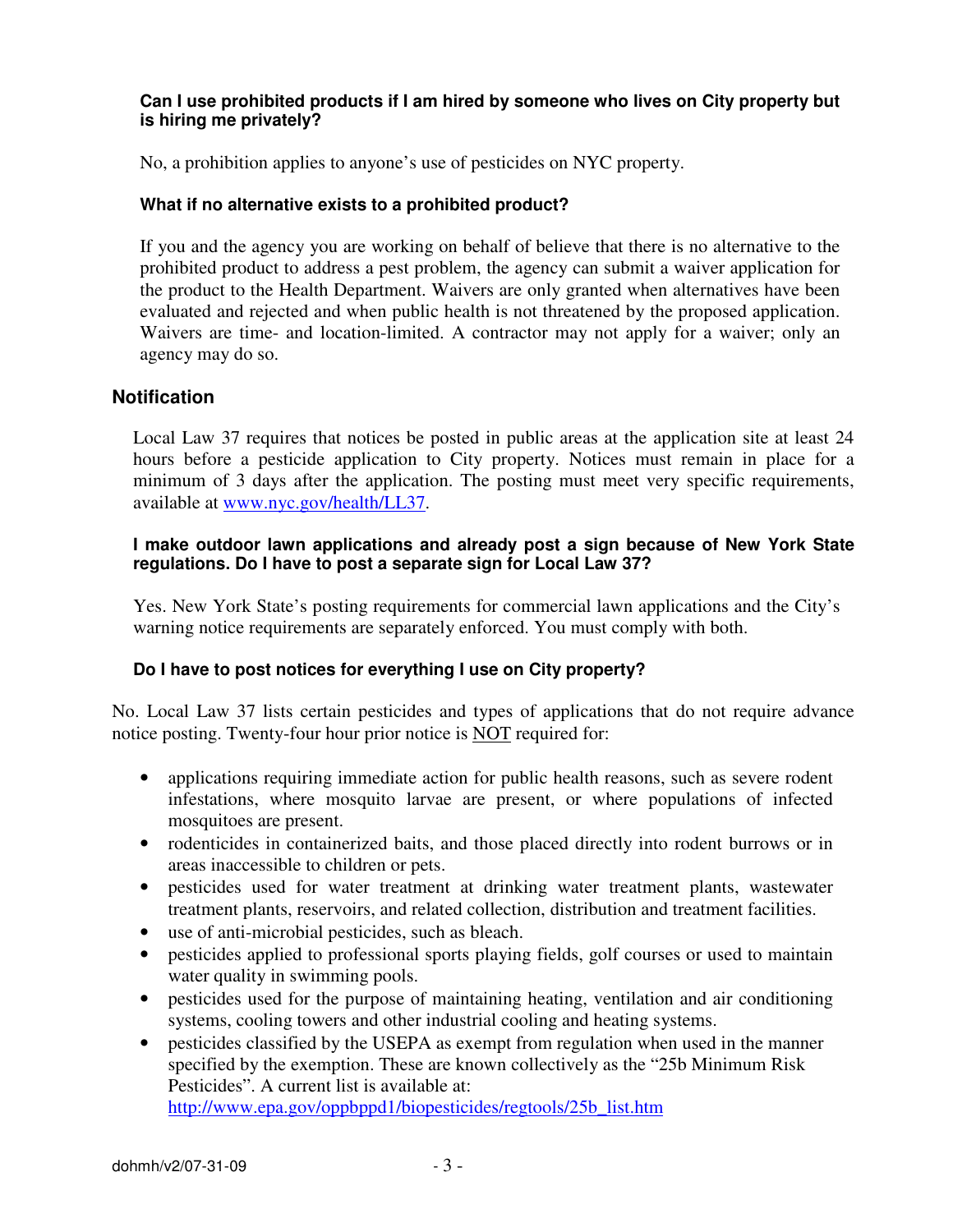- biological pesticides (such as bacillus thuringiensis and milky spore).
- boric acid, disodium tetrahydrate, silica gels, diatomaceous earth, and nonvolatile insect bait in tamper resistant containers.

Although these applications are exempted from the twenty-four hour prior notice requirements of Local Law 37, they may still be subject to other posting and notification requirements under New York State law, such as the visual posting requirements for commercial lawn pesticide applications.

### **Do I need to keep copies of all the notices I post?**

Although the law does not specifically require you to maintain copies of the notices you post, it does require you to report that you posted. Keeping a copy of each notice will help you demonstrate compliance if your records are inspected.

### **Recordkeeping and Reporting**

Current New York State law requires that all pesticide applicators file annual reports of their pesticide use with the Department of Environmental Conservation (DEC) and maintain these records on-site for a minimum of three years. Local Law 37 expands on these requirements, adding additional information for you to record and report. You must report to the City everything that you currently report to DEC, the information that DEC requires you to keep onrecord (reverse side of form 26), and a few additional pieces of information.

#### **What exactly do I have to report?**

Local Law 37 requires that you report very specific information about each application to the agency on whose behalf you are working. These data includes the EPA registration number, product name, quantity used, date applied, address of application (including the county and zip code), dosage rate, method of application, target organism, place of application, active ingredient(s), applicator name, and whether 24 hour prior notification was provided.

### **How do I record the new data if it is not the same as what I write on the DEC reporting form?**

DOHMH has prepared expanded reporting forms for you to use. They are available at: www.nyc.gov/health/LL37 (click on "Modified Reverse Side of form 26 required by Local Law 37"). In addition, DOHMH has developed the electronic New York City Pesticide Use Reporting System (NYCPURS) to record and report on their applications to City property. NYCPURS can be accessed by any computer with internet access. To learn more about NYCPURS, please contact 212-788-1219.

### **How do I report my data to the City?**

You must report your data electronically using NYCPURS or another electronic recordkeeping system and submit your reports to your contracting agency. Your contract or service agreement with a City agency should describe their expectations. These reports are owed to the agency that hired you or the company you work for. New York City only requires